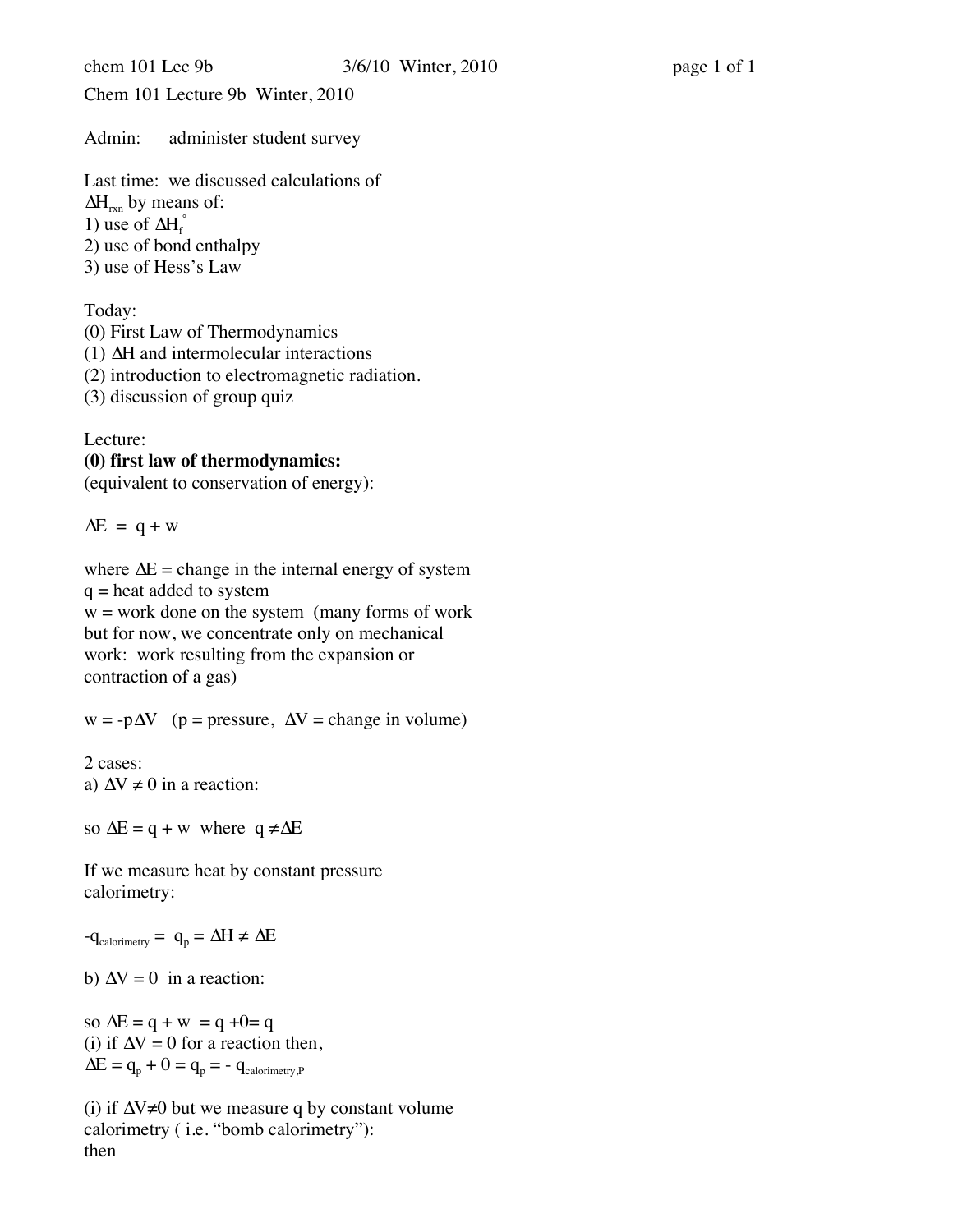$-q_{calorimetry} = q_V = \Delta E$  and not  $\Delta H$ 

## (1) **When substances interact through**  *intermolecular interactions,* **energy is involved.**

Separating molecules of water in ice:



Ice (solid water) If the enthalpy of fusion  $\Delta H_{fus}$  is 333 J/g

And the enthalpy of vaporization,  $\Delta H_{\text{van}}$  is 2260 J/g

What is the enthalpy of sublimation,  $\Delta H_{sub}$ , for  $H_2O$ ?

 $\Delta H_{subl} = ???$ 

Another way to write it:

| Melting      | $H2O(s) \rightarrow H2O(l)$   | $\Delta H_{\rm fus} = +333 \text{ J/g}$    |
|--------------|-------------------------------|--------------------------------------------|
| vaporization | $H_2O(1) \rightarrow H_2O(g)$ | $\Delta H_{\text{vap}} = 2260 \text{ J/g}$ |
| sublimation  | $H_2O(s) \rightarrow H_2O(g)$ | $\Delta H_{sub} = ?$                       |

How about  $\Delta H_{\text{freezing}} = ?$ ,  $\Delta H_{\text{condensation}} = ?$ 

Another example:

 $Mg(s) + 2$  HCl(aq)  $\rightarrow$  MgCl<sub>2</sub>(aq) + H<sub>2</sub>(g)  $\Delta H^{\circ}$ <sub>1</sub>

Net ionic:

(1) Mg(s) + 2H<sup>+</sup>(aq) → Mg<sup>2+</sup>(aq) + H<sub>2</sub>(g)  $\Delta H^{\circ}$ <sub>1</sub>

(2) MgO(s) + 2H<sup>+</sup>(aq) 
$$
\rightarrow
$$
 Mg<sup>2+</sup>(aq) + H<sub>2</sub>O (l)  $\Delta H^{\circ}_{2}$ 

What is  $\Delta H^{\circ}$ <sub>f</sub> (Mg<sup>2+</sup>(aq))=? if  $\Delta H^{\circ}$ <sub>f</sub> (H<sup>+</sup>(aq)) = 0

 $\Delta H^{\circ}{}_{1} = \Delta H^{\circ}{}_{f}(Mg^{2+}(aq)) + 0-0-0$ 

What is  $\Delta H^{\circ}{}_{f}(MgO(s))=?$  If  $\Delta H^{\circ}{}_{f}(H_2O(l)) = -286$  J/mol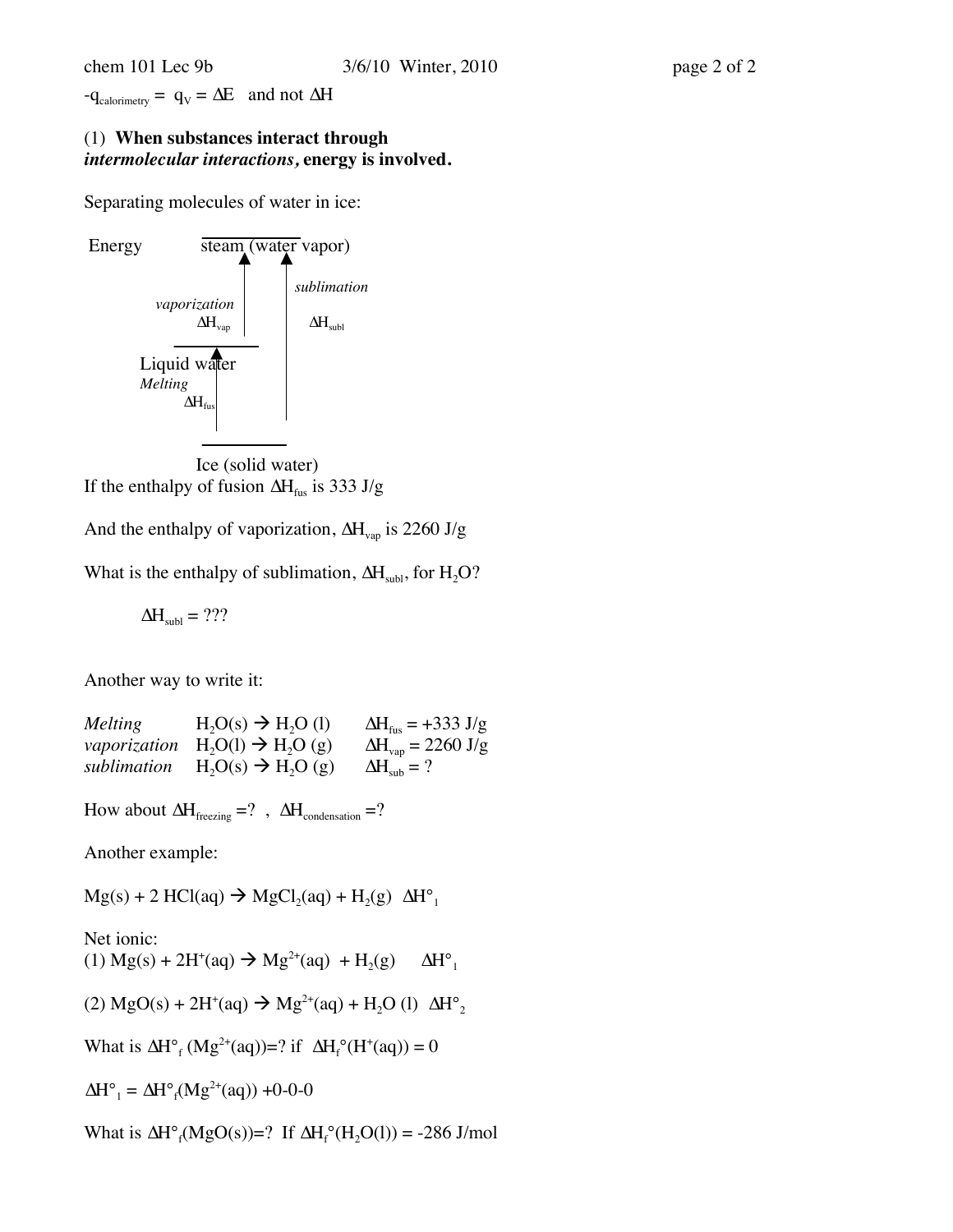$\Delta H^{\circ}{}_{2} = \Delta H_{f}^{\circ} (M g^{2+}(aq)) + \Delta H_{f}^{\circ} (H_{2}O (l)) \Delta H_f^{\circ}(MgO(s)) - 2\Delta H_f^{\circ}(H^+(aq)) =$  $= \Delta H^{\circ}_{1} - 286 - \Delta H_{f}^{\circ}(MgO(s))$  -0.

## (2) **Chapter 7 Electron configuration and the Periodic table**

In this chapter, we look into the atom's electron structure. We start by looking at the behavior of electrons as they change their energy.

Nature of light: Another form of energy

-starting point for quantum mechanics

-starting point for understanding the atom.

-a form of electromagnetic radiation  $-speed, c = 186,000 miles/sec = 3.00x10<sup>8</sup>m/s$ it has a "wave property" for any wave: wavelength x frequency = speed or:  $\lambda v = c$  where  $\lambda$  = wavelength (m),  $v$  =frequency (s<sup>-1</sup> or 1/sec or hertz)

see figure. Page 274

Planck: Analyzed the black-body problem in physics: Came up with revolutionary concept: Light energy =discrete packets: quanta

 $E = h v$  where  $h = Planck's$ constant= $6.63x10^{-34}$ Js As frequency goes up, E increases

But we can rearrange E expression

```
Since E = h v and \lambda v = cTherefore:
E = hc/\lambda
```
This is shown in the photoelectric effect: Einstein showed that photons travelled in packets